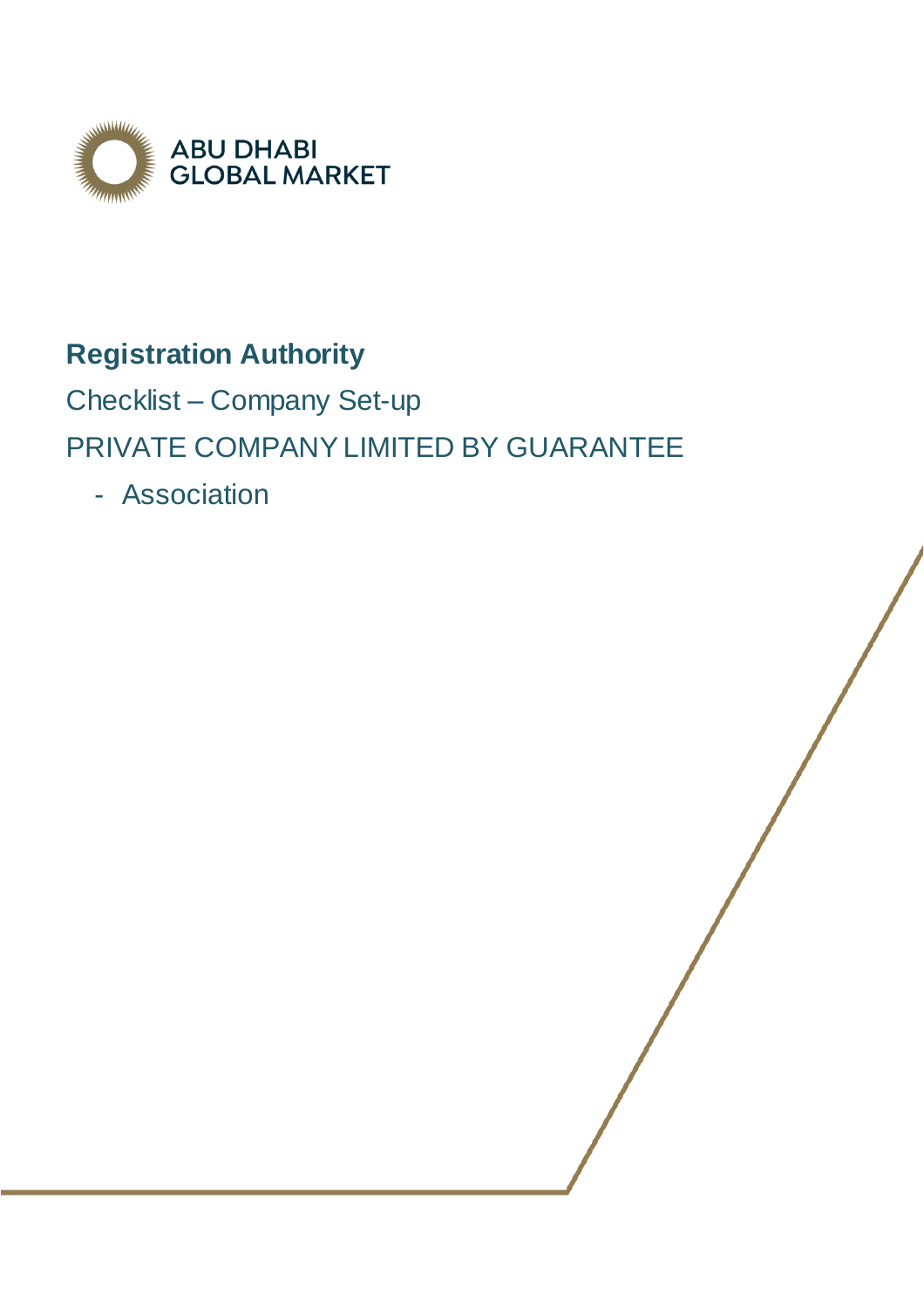### **STAGE ONE – BUSINESS APPLICATION – ASSOCIATION**

#### PRIVATE COMPANY LIMITED BY GUARANTEE – ASSOCIATION

|                | <b>Requirements</b>                                                                                                                                                                                                                                                                                                                                                                                                                                                                                                                                                                                                                                                                                                                | <b>Useful Links</b>                                           |
|----------------|------------------------------------------------------------------------------------------------------------------------------------------------------------------------------------------------------------------------------------------------------------------------------------------------------------------------------------------------------------------------------------------------------------------------------------------------------------------------------------------------------------------------------------------------------------------------------------------------------------------------------------------------------------------------------------------------------------------------------------|---------------------------------------------------------------|
| $\mathbb{R}^n$ | Choose business activities.<br>Refer: List of permitted activities available on the ADGM<br>website<br>Please note that for Associations only the following<br>business activities are available:<br>9412 Activities of professional membership<br>$\circ$<br>organizations<br>9411 Activities of business and employer<br>$\circ$<br>membership organizations, and/or<br>9499 Activities of other membership organizations<br>$\circ$<br>n.e.c                                                                                                                                                                                                                                                                                    | <b>List of Permitted Activities -</b><br><b>Non-Financial</b> |
| $\Box$         | <b>Contact Business Development Team</b>                                                                                                                                                                                                                                                                                                                                                                                                                                                                                                                                                                                                                                                                                           | <b>Contact Details - Business</b><br><b>Development Team</b>  |
| $\Box$         | Choose the type of legal entity as PRIVATE COMPANY LIMITED<br><b>BY GUARANTEE</b><br>Refer: List of Legal entities available in ADGM website<br>As your application will be filed for an Association, therefore please<br>choose the Company Sub-Type as Association.                                                                                                                                                                                                                                                                                                                                                                                                                                                              | <b>List of Legal Entities</b>                                 |
| $\Box$         | Complete <b>Business Application</b> Form - Applicable for all non-<br>financial business activities<br>You will need to provide detailed answers to the following<br>questions:<br>Will the proposed entity conduct Financial Business<br>activities as defined in Schedule 1 of the ADGM FSMR<br>Module?<br>Which business activities do you intend to conduct? (See<br>comments above for the only 3 available options)<br>Describe your relevant expertise and track record in the<br>proposed activities<br>Describe the opportunities, challenges and competitive<br>landscape for the business<br>Describe the sources of funding for the business<br>What is the expected headcount for years 1, 2 and 3 of<br>operations? | www.registration.adgm.com<br><b>Setting Up - Associations</b> |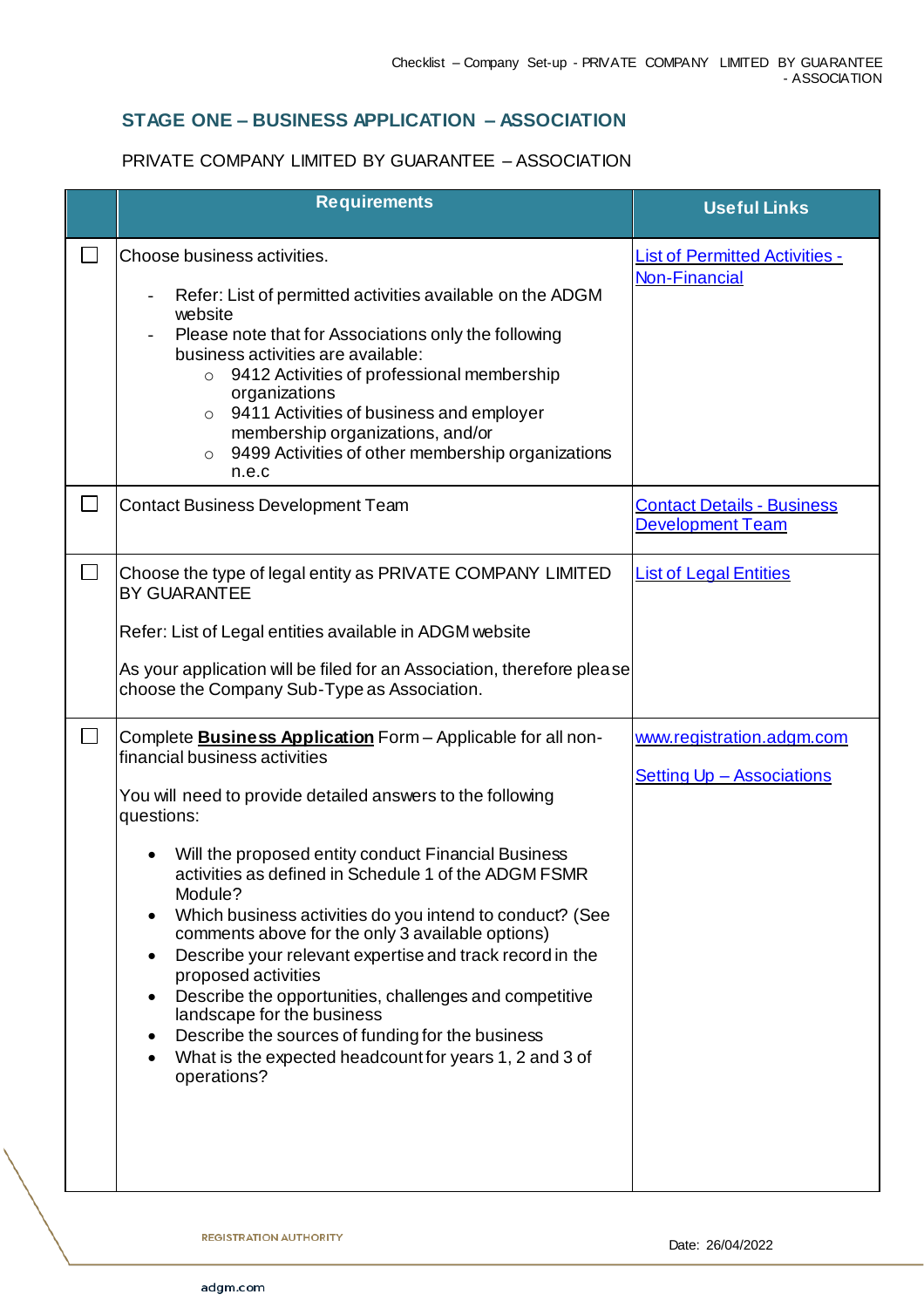## **STAGE TWO – INCORPORATION OF COMPANY – STANDARD REQUIREMENTS**

|              | <b>Standard Requirements</b>                                                                                                                                                                                                                                                                                                                                                                                                                                                                                        | <b>Useful Links</b>                                                                                       |
|--------------|---------------------------------------------------------------------------------------------------------------------------------------------------------------------------------------------------------------------------------------------------------------------------------------------------------------------------------------------------------------------------------------------------------------------------------------------------------------------------------------------------------------------|-----------------------------------------------------------------------------------------------------------|
|              | Choose a company name.<br>Search if the company name is still available<br>Refer: Business and Company Name Rules<br>Similar name declaration may be required if the applicants<br>are using a proposed name that is similar to others                                                                                                                                                                                                                                                                              | www.registration.adgm.com<br><b>Business and Company Name</b><br><b>Rules</b>                             |
| $\Box$       | Choose a tradename (this is not mandatory and mainly applicable<br>for retail applications).<br>Not mandatory<br>This is different from the company name (i.e. does not need<br>to include the suffix)<br>Name used to trade, appear on the signage<br>Search if the trade name is still available<br>Refer: Business and Company Name Rules<br>Authorisation from the trade name owner/holder of IP right<br>of well-known brand will be required in the form of franchise<br>agreement, authorization letter etc. | www.registration.adgm.com<br><b>Business and Company Name</b><br><b>Rules</b>                             |
|              | Select the accounting reference date/end of the fiscal year.<br>(standard: 31 December)                                                                                                                                                                                                                                                                                                                                                                                                                             |                                                                                                           |
| $\Box$       | Draft articles of association<br>Template is available on the ADGM website but this can be<br>amended or bespoke articles uploaded, provided the<br>applicant can confirm that these are compliant with the<br>ADGM Companies Regulations and subordinate legislation<br>If signed version is to be used, evidence of signing<br>authority                                                                                                                                                                          | <b>Model Articles</b>                                                                                     |
|              | <b>Registered Office Address</b><br>Consent letter from an ADGM registered Company<br>Service Provider<br>Virtual office in the form of a Mailbox package from<br>Regus, Bloom or Cloud Spaces                                                                                                                                                                                                                                                                                                                      | <b>Contact Details - Registered</b><br><b>Office Address</b>                                              |
| $\mathbf{L}$ | <b>Authorised Signatories</b><br>Must be individual<br>At least one individual<br>At least one of the appointed signatories must be a UAE<br>national, GCC national or hold a valid UAE residence<br>visa. (Individuals who never entered the UAE cannot be<br>appointed as authorised signatories because security<br>clearance from the immigration authorities cannot be<br>processed).                                                                                                                          | <b>Resolution Templates</b><br><b>Nominee Arrangement</b><br>Confirmation Form - Role -<br><b>Company</b> |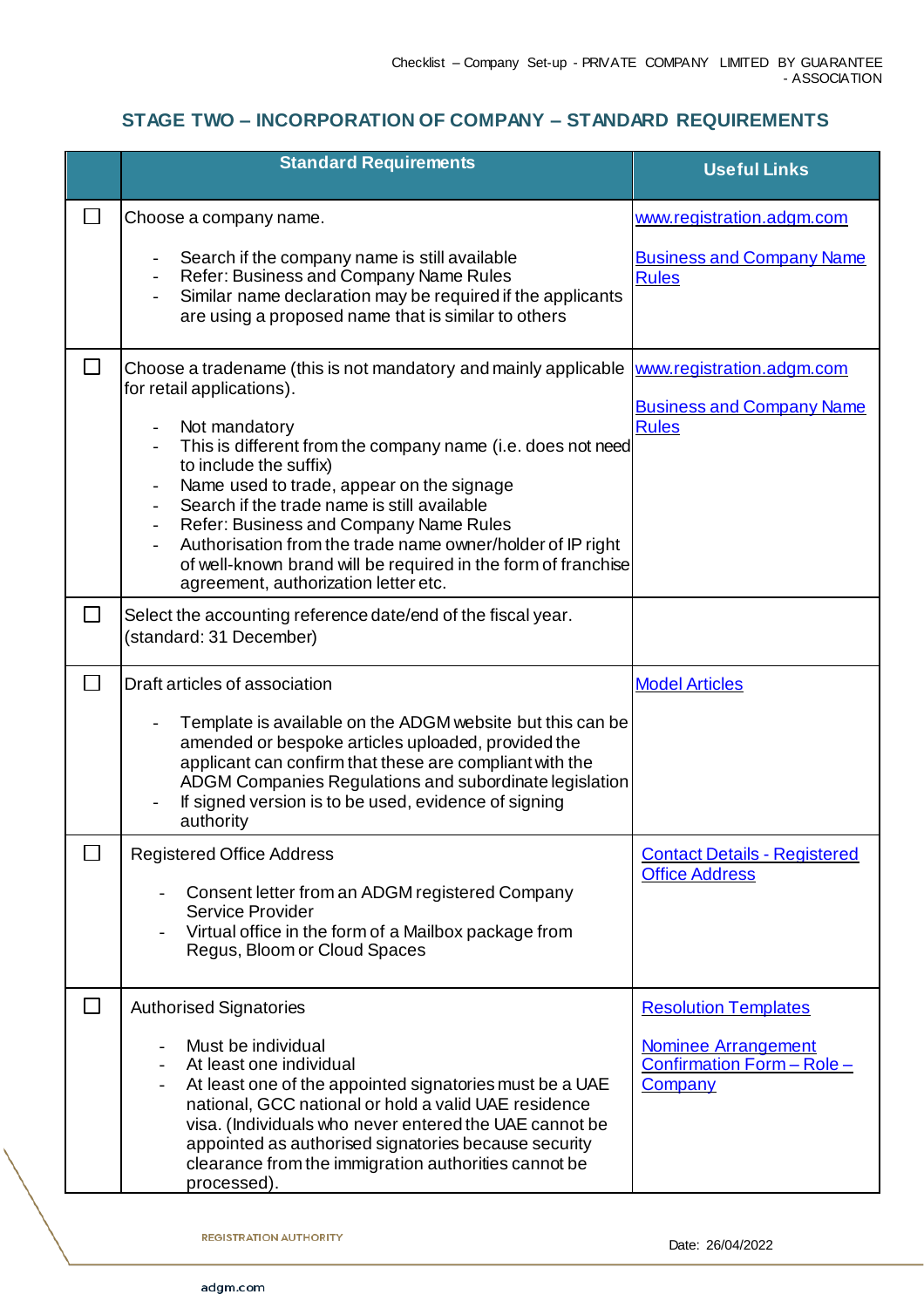| <b>Individual</b><br><b>Personal Details</b><br><b>Service Address</b><br>Passport copies of all current and past nationalities<br>$\overline{\phantom{0}}$<br>Emirates ID (applicable to UAE nationals)<br>$\overline{\phantom{0}}$<br>Evidence of Appointment (this is the resolution for<br>$\overline{\phantom{0}}$<br>incorporation signed by all founding members, which<br>includes the appointment of the authorised signatories -<br>template is available on the ADGM website)<br><b>Nominee Arrangement Confirmation Form</b><br>Required if any of the signatories holds the role on behalf<br>of someone else (if no nominee arrangement is in place,<br>this form is not required)<br>Form is available on the ADGM website<br>$\overline{\phantom{a}}$<br>Upload completed and signed form to the Supporting<br>Documents section of the online application form along<br>with passport copy of the person on whose behalf the<br>nominee is acting |                                                                            |
|--------------------------------------------------------------------------------------------------------------------------------------------------------------------------------------------------------------------------------------------------------------------------------------------------------------------------------------------------------------------------------------------------------------------------------------------------------------------------------------------------------------------------------------------------------------------------------------------------------------------------------------------------------------------------------------------------------------------------------------------------------------------------------------------------------------------------------------------------------------------------------------------------------------------------------------------------------------------|----------------------------------------------------------------------------|
| <b>Directors</b>                                                                                                                                                                                                                                                                                                                                                                                                                                                                                                                                                                                                                                                                                                                                                                                                                                                                                                                                                   | <b>Resolution Templates</b>                                                |
| At least one director<br>Can be individual or Body Corporate<br>If body corporate director is appointed, at least one<br>individual must be appointed<br><b>Individual</b><br><b>Personal Details</b><br><b>Service Address</b><br><b>Residential Address</b><br>Passport copies of all current and past nationalities<br>$\overline{\phantom{a}}$<br>Proof of Residential Address (not more than 3 months<br>$\overline{\phantom{0}}$<br>old, in the English language may be requested to verify<br>the residential address)<br>Evidence of Appointment (this is the resolution signed by<br>all members, which includes the appointment of the<br>directors - template is available on the ADGM website)                                                                                                                                                                                                                                                         | <b>Nominee Arrangement</b><br>Confirmation Form - Role -<br><b>Company</b> |
| <b>Body Corporate</b><br><b>Entity Details</b><br>-<br><b>Registered Office Address</b><br>Certificate of Incorporation/Registration (foreign language<br>documents must be accompanied by certified legal<br>translation to the English language)<br>Register of members recently (certified as a true copy by<br>one of the incumbent directors or company secretary, or<br>registered agent, not more than three months ago, foreign<br>language documents must be accompanied by certified<br>legal translation to the English language)<br>Register of directors (recently certified as a true copy by<br>one of the incumbent directors or company secretary, or<br>registered agent, not more than three months ago, foreign                                                                                                                                                                                                                                |                                                                            |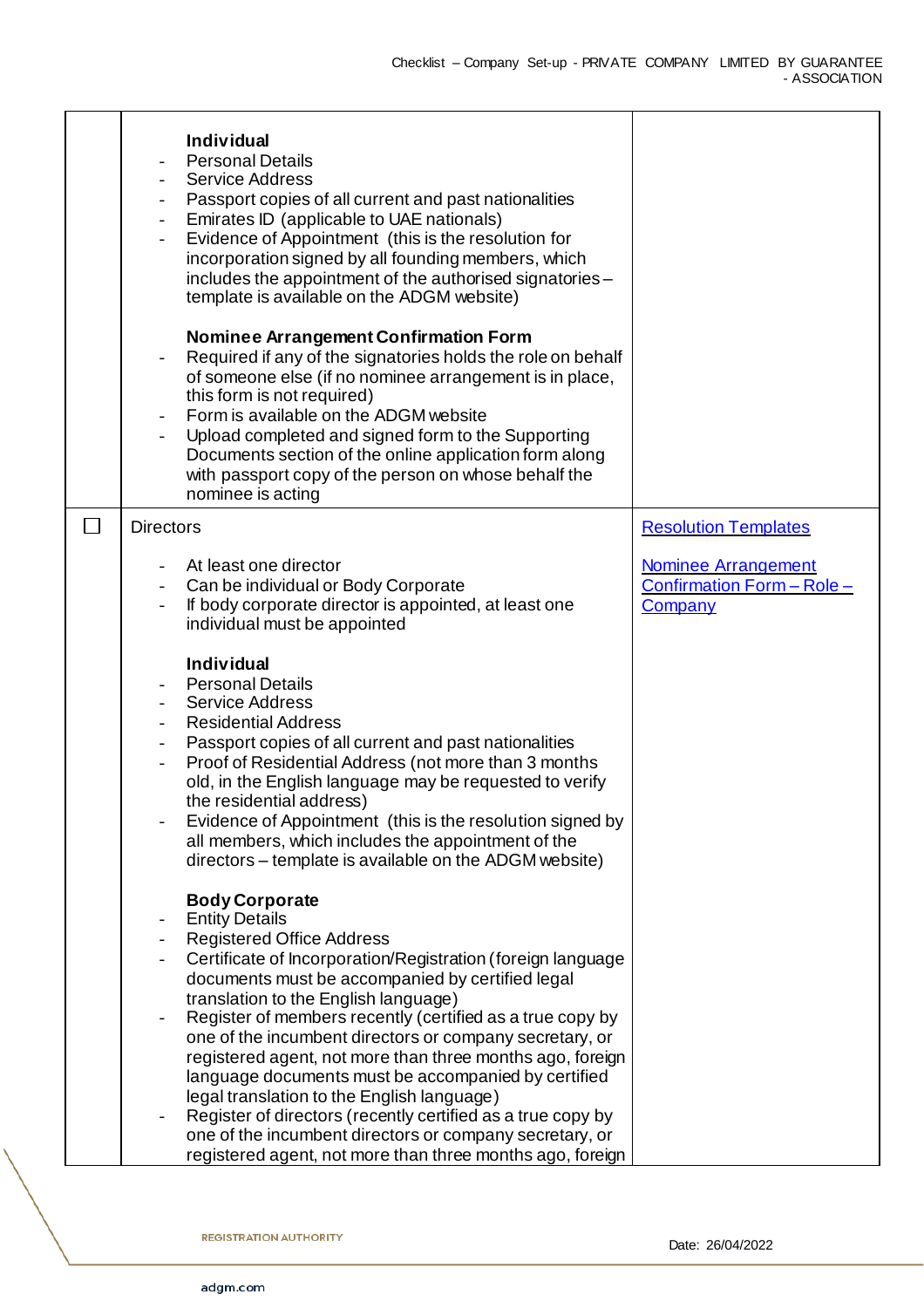| language documents must be accompanied by certified<br>legal translation to the English language)<br>Evidence of Appointment (this is the resolution signed by<br>all members, which includes the appointment of the<br>directors - template is available on the ADGM website)                                                                                                                                                                                                                                                                                                                                                                                                                                                                                                                                                                                                                                                                                                                                                                                   |                                                                     |
|------------------------------------------------------------------------------------------------------------------------------------------------------------------------------------------------------------------------------------------------------------------------------------------------------------------------------------------------------------------------------------------------------------------------------------------------------------------------------------------------------------------------------------------------------------------------------------------------------------------------------------------------------------------------------------------------------------------------------------------------------------------------------------------------------------------------------------------------------------------------------------------------------------------------------------------------------------------------------------------------------------------------------------------------------------------|---------------------------------------------------------------------|
| <b>Nominee Arrangement Confirmation Form</b><br>Required if any of the directors holds the role on behalf of<br>someone else (if no nominee arrangement is in place, this<br>form is not required)<br>Form is available on the ADGM website                                                                                                                                                                                                                                                                                                                                                                                                                                                                                                                                                                                                                                                                                                                                                                                                                      |                                                                     |
| Upload completed and signed form to the Supporting<br>Documents section of the online application form along<br>with passport copy of the person on whose behalf the<br>nominee is acting                                                                                                                                                                                                                                                                                                                                                                                                                                                                                                                                                                                                                                                                                                                                                                                                                                                                        |                                                                     |
| Secretary                                                                                                                                                                                                                                                                                                                                                                                                                                                                                                                                                                                                                                                                                                                                                                                                                                                                                                                                                                                                                                                        | <b>Resolution Templates</b>                                         |
| This is not mandatory<br>Can be individual or Body Corporate                                                                                                                                                                                                                                                                                                                                                                                                                                                                                                                                                                                                                                                                                                                                                                                                                                                                                                                                                                                                     | <b>Nominee Arrangement</b><br>Confirmation Form - Role -<br>Company |
| <b>Individual</b><br><b>Personal Details</b><br><b>Service Address</b><br>Passport copies of all current and past nationalities<br>Evidence of Appointment (this is the resolution signed by<br>all members, foreign language documents must be<br>accompanied by certified legal translation to the English<br>language)                                                                                                                                                                                                                                                                                                                                                                                                                                                                                                                                                                                                                                                                                                                                        |                                                                     |
| <b>Body Corporate</b><br><b>Entity Details</b><br><b>Registered Office Address</b><br>Certificate of Incorporation/Registration (foreign language<br>documents must be accompanied by certified legal<br>translation to the English language)<br>Register of members recently (certified as a true copy by<br>one of the incumbent directors or company secretary, or<br>registered agent, not more than three months ago, foreign<br>language documents must be accompanied by certified<br>legal translation to the English language)<br>Register of directors (recently certified as a true copy by<br>one of the incumbent directors or company secretary, or<br>registered agent, not more than three months ago, foreign<br>language documents must be accompanied by certified<br>legal translation to the English language)<br>Evidence of Appointment (this is the resolution signed by<br>all members, which includes the appointment of the<br>directors - template is available on the ADGM website)<br><b>Nominee Arrangement Confirmation Form</b> |                                                                     |
| Required if any of the secretaries holds the role on behalf<br>of someone else (if no nominee arrangement is in place,<br>this form is not required)<br>Form is available on the ADGM website                                                                                                                                                                                                                                                                                                                                                                                                                                                                                                                                                                                                                                                                                                                                                                                                                                                                    |                                                                     |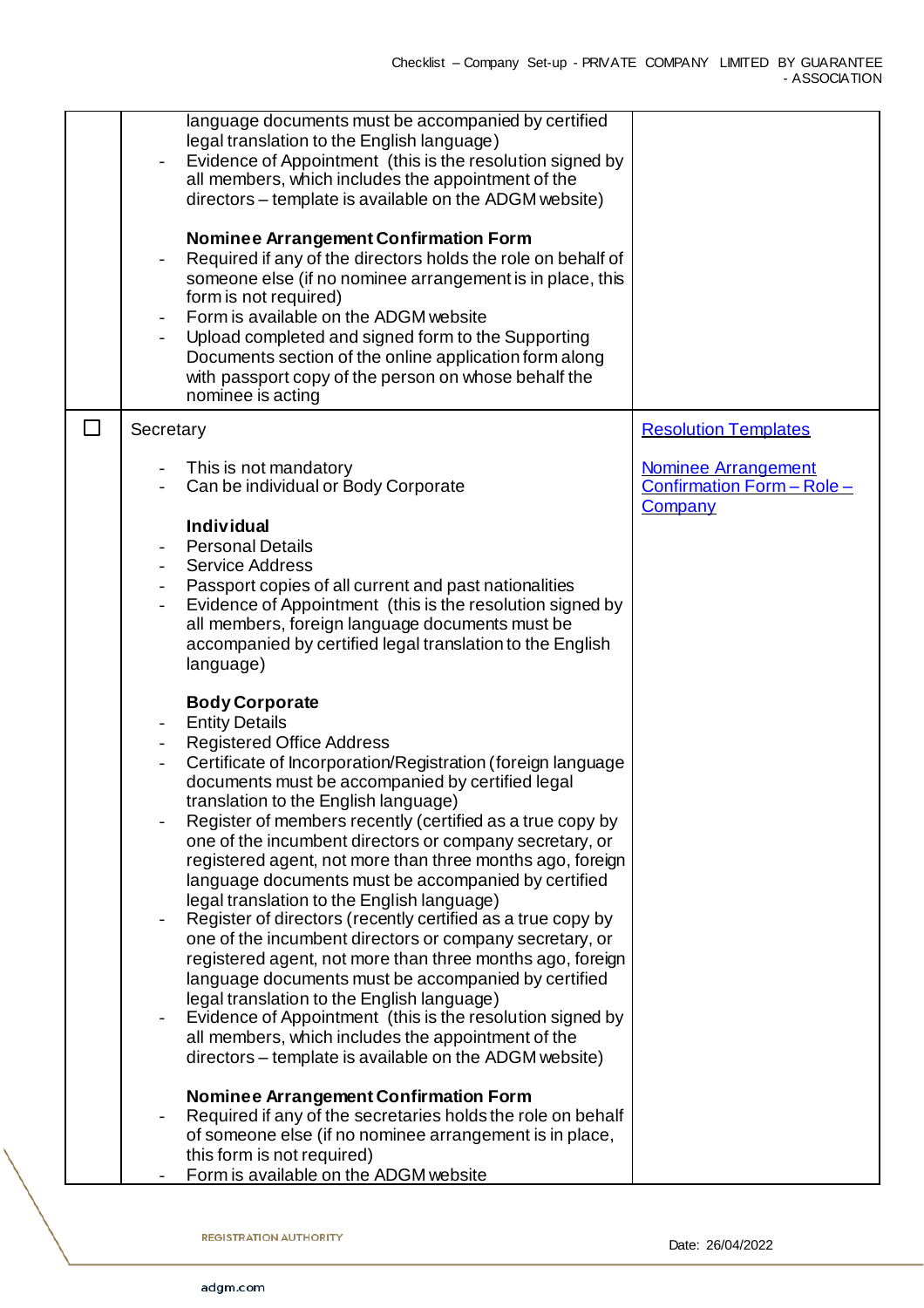|        | Upload completed and signed form to the Supporting<br>Documents section of the online application form along<br>with passport copy of the person on whose behalf the<br>nominee is acting                                                                                                                     |                                                        |
|--------|---------------------------------------------------------------------------------------------------------------------------------------------------------------------------------------------------------------------------------------------------------------------------------------------------------------|--------------------------------------------------------|
| $\Box$ | <b>Members</b>                                                                                                                                                                                                                                                                                                | <b>Resolution Templates</b>                            |
|        | Can be individual or Body Corporate                                                                                                                                                                                                                                                                           | <b>Nominee Arrangement</b><br><b>Confirmation Form</b> |
|        | <b>Individual</b><br><b>Personal Details</b><br><b>Service Address</b><br>Passport copies of all current and past nationalities<br>Resolution authorizing Incorporation/Registration of<br>ADGM Entity and Evidence of Appointment (this is the<br>resolution signed by the sole individual member or jointly |                                                        |
|        | by all individual members - template is available on the<br>ADGM website)<br>Statement of Guarantee - embedded in the online<br>application form to confirm the amount guaranteed by<br>each member                                                                                                           |                                                        |
|        | <b>Body Corporate</b><br><b>Entity Details</b>                                                                                                                                                                                                                                                                |                                                        |
|        | <b>Registered Office Address</b><br>Certificate of Incorporation/Registration (foreign language<br>documents must be accompanied by certified legal<br>translation to the English language)                                                                                                                   |                                                        |
|        | Register of members recently (certified as a true copy by<br>one of the incumbent directors or company secretary, or<br>registered agent, not more than three months ago, foreign<br>language documents must be accompanied by certified<br>legal translation to the English language)                        |                                                        |
|        | Register of directors (recently certified as a true copy by<br>one of the incumbent directors or company secretary, or<br>registered agent, not more than three months ago, foreign<br>language documents must be accompanied by certified<br>legal translation to the English language)                      |                                                        |
|        | Evidence of Appointment (separate board resolution<br>required for each body corporate member, which includes<br>the appointment of the directors – template is available on<br>the ADGM website)                                                                                                             |                                                        |
|        | Statement of Guarantee – embedded in the online<br>application form to confirm the amount guaranteed by<br>each member                                                                                                                                                                                        |                                                        |
|        | Note: In case there is a combination of body corporate<br>and individual members, then a separate resolution is<br>required from each body corporate and the individual<br>members.                                                                                                                           |                                                        |
|        | <b>Nominee Arrangement Confirmation Form</b><br>Required if any of the members holds the role on behalf<br>of someone else (if no nominee arrangement is in place,<br>this form is not required)                                                                                                              |                                                        |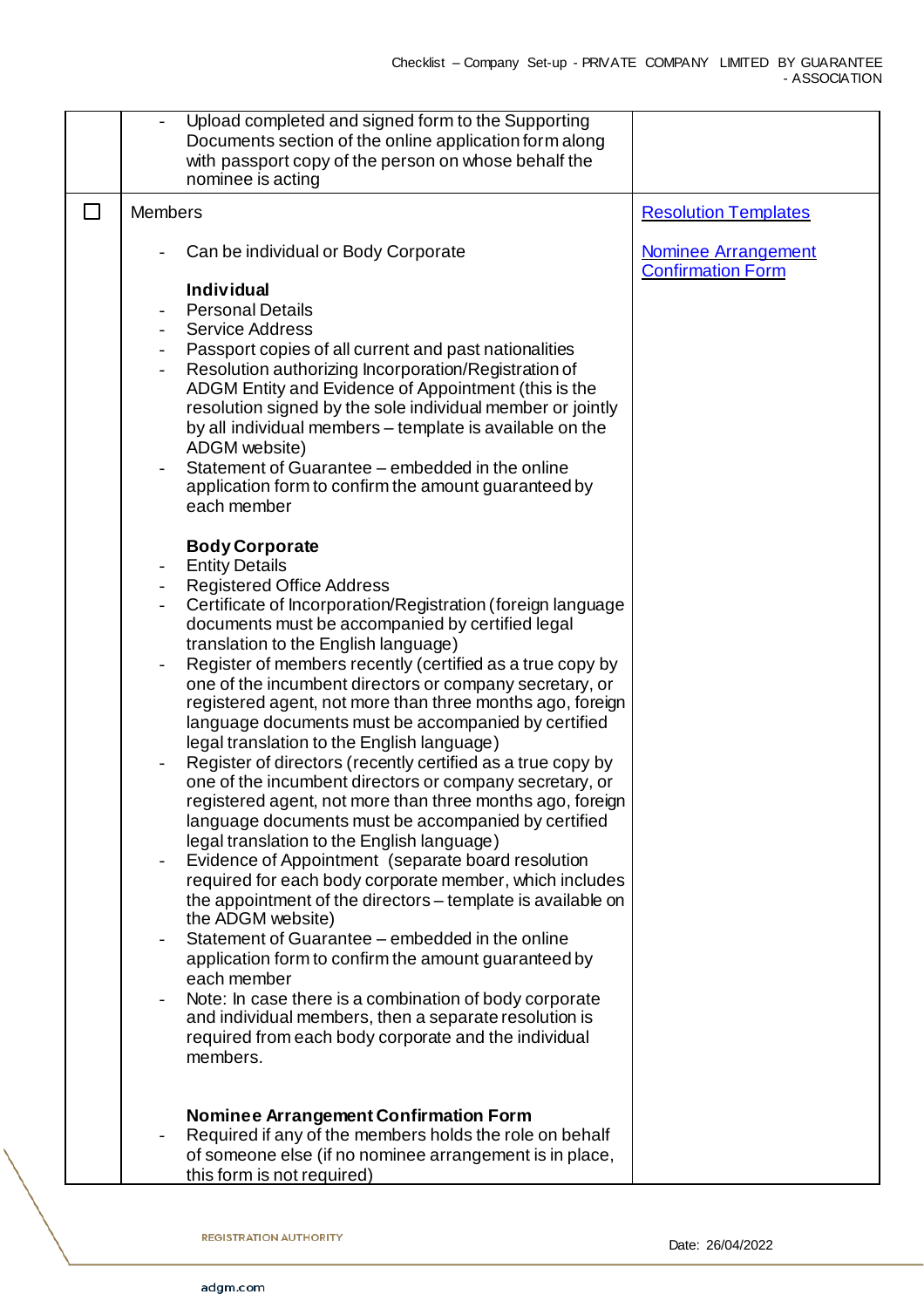|        | Form is available on the ADGM website<br>Upload completed and signed form to the Supporting<br>Documents section of the online application form along<br>with passport copy of the person on whose behalf the<br>nominee is acting                                                                                                                                                                                                                                                                                                                                                                                                                                                                                                                                                                                                                                                                                                                                                                                                                                                                                                                                                                                                                                                                                                                                                                                                                                                 |                                                       |
|--------|------------------------------------------------------------------------------------------------------------------------------------------------------------------------------------------------------------------------------------------------------------------------------------------------------------------------------------------------------------------------------------------------------------------------------------------------------------------------------------------------------------------------------------------------------------------------------------------------------------------------------------------------------------------------------------------------------------------------------------------------------------------------------------------------------------------------------------------------------------------------------------------------------------------------------------------------------------------------------------------------------------------------------------------------------------------------------------------------------------------------------------------------------------------------------------------------------------------------------------------------------------------------------------------------------------------------------------------------------------------------------------------------------------------------------------------------------------------------------------|-------------------------------------------------------|
| $\Box$ | <b>Ultimate Beneficial Owners</b><br>Applicable if there are body corporate members involved<br>in the corporate structure<br>Document of Beneficial Ownership Distribution (this can<br>be the company or member's group chart or member's<br>register of members/shareholders/beneficial owners)<br><b>Individual</b><br><b>Personal Details</b><br><b>Service Address</b><br>Passport copies of all current and past nationalities<br><b>Body Corporate</b><br><b>Entity Details</b><br>$\overline{\phantom{a}}$<br><b>Registered Office Address</b><br>$\overline{\phantom{a}}$<br>Certificate of Incorporation/Registration (foreign language<br>documents must be accompanied by certified legal<br>translation to the English language)<br>Register of members recently (certified as a true copy by<br>one of the incumbent directors or company secretary, or<br>registered agent, not more than three months ago, foreign<br>language documents must be accompanied by certified<br>legal translation to the English language)<br><b>Nominee Arrangement Confirmation Form</b><br>Required if any of the members holds the role on behalf<br>of someone else (if no nominee arrangement is in place,<br>this form is not required)<br>Form is available on the ADGM website<br>Upload completed and signed form to the Supporting<br>Documents section of the online application form along<br>with passport copy of the person on whose behalf the<br>nominee is acting | Guidance - Beneficial<br><b>Ownership and Control</b> |
|        | Anti-Money Laundering Manual and Money Laundering<br><b>Reporting Officer (MLRO)</b><br>As your application will be filed for an Association, please choose<br>the Option Not applicable                                                                                                                                                                                                                                                                                                                                                                                                                                                                                                                                                                                                                                                                                                                                                                                                                                                                                                                                                                                                                                                                                                                                                                                                                                                                                           |                                                       |
|        | Data Protection and Data Protection Contact Person<br>Must provide details of the contact person<br>Complete all applicable questions<br>Refer to the Data Protection Guidance Note<br><b>DP Contact Person</b>                                                                                                                                                                                                                                                                                                                                                                                                                                                                                                                                                                                                                                                                                                                                                                                                                                                                                                                                                                                                                                                                                                                                                                                                                                                                    | <b>Guidance - Data Protection</b>                     |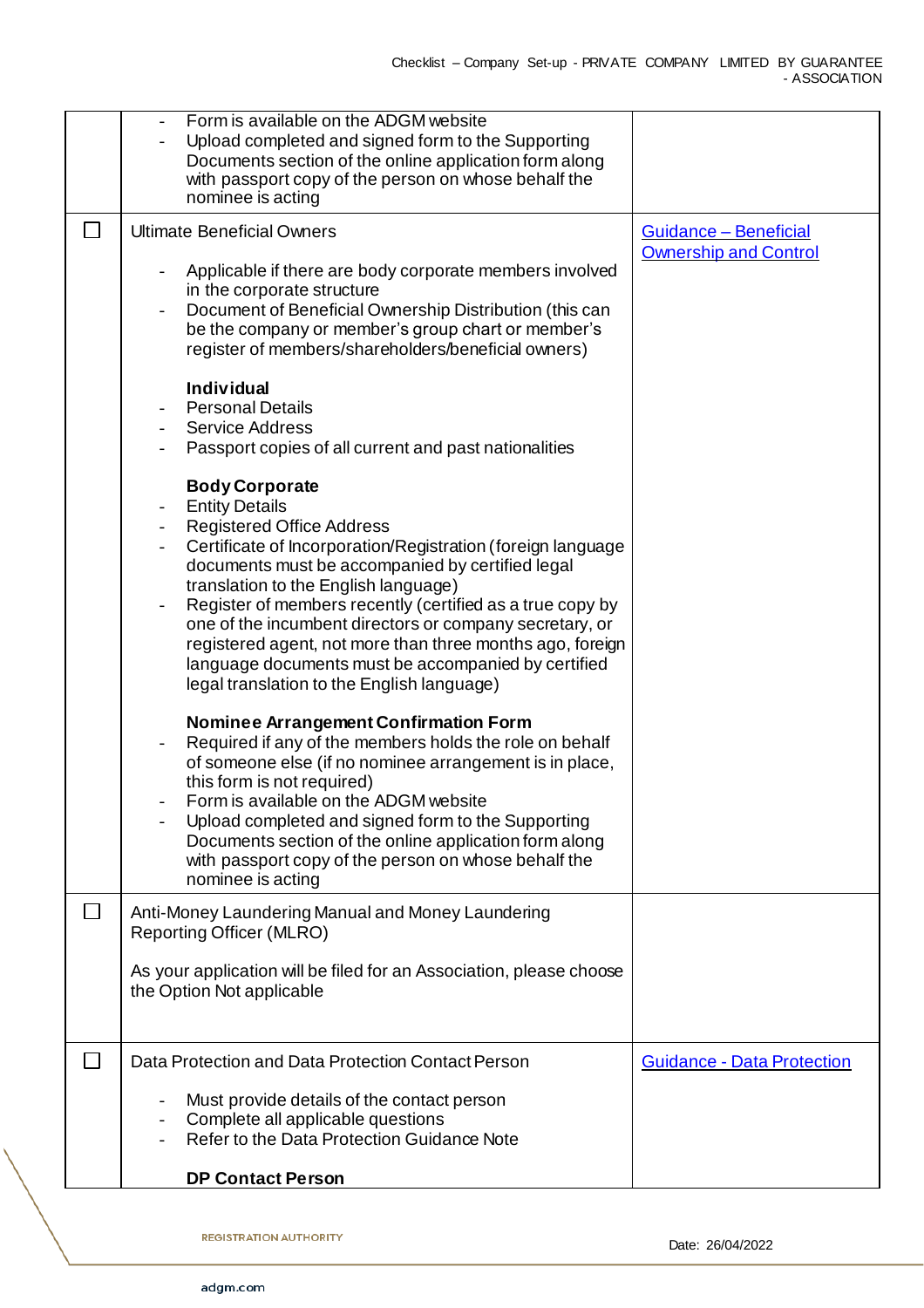| <b>Personal Details</b><br>Service Address and contact details                                                                                                                                                                                                                                  |                                                     |
|-------------------------------------------------------------------------------------------------------------------------------------------------------------------------------------------------------------------------------------------------------------------------------------------------|-----------------------------------------------------|
| Economic Substance Form                                                                                                                                                                                                                                                                         | <b>Guidance - Relevant Activities</b>               |
| Confirm whether or not the company intends to conduct<br>one or more Relevant Activities under the Economic<br>Substance Regime<br>Refer to Guidance on Relevant Activities.<br>Form is available on the ADGM website<br>Upload completed and signed form in the Supporting<br>Document section | <b>Economic Substance Form</b>                      |
| Source of wealth Declaration Form<br>With relevant supporting documents may be requested by<br>the ADGM RA depending on the risk rating attributed to<br>the application form                                                                                                                   | <b>Sources of Wealth</b><br><b>Declaration Form</b> |

## **REGISTRATION OF COMPANY – INITIAL REGISTRATION FEES – ASSOCIATIONS**

| <b>Description</b>                                                                                         | <b>Amount</b>    |
|------------------------------------------------------------------------------------------------------------|------------------|
| <b>Business Application</b>                                                                                | Exempt           |
| Application for reserving a name                                                                           | <b>USD 200</b>   |
| Application for incorporation of a company                                                                 | <b>USD 1,500</b> |
| <b>Issuance of commercial license</b>                                                                      | <b>USD 500</b>   |
| <b>Business Activity Fee</b>                                                                               | Exempt           |
| <b>Data Protection</b>                                                                                     | <b>USD 300</b>   |
| <b>Total</b>                                                                                               | <b>USD 2,500</b> |
| Please note that the above fees are excluding the following:                                               |                  |
| Cost for virtual office lease agreement or consent letter<br>from ADGM registered company service provider |                  |
| For further information, please access the <b>ADGM RA Schedule of</b><br><b>Fees</b>                       |                  |